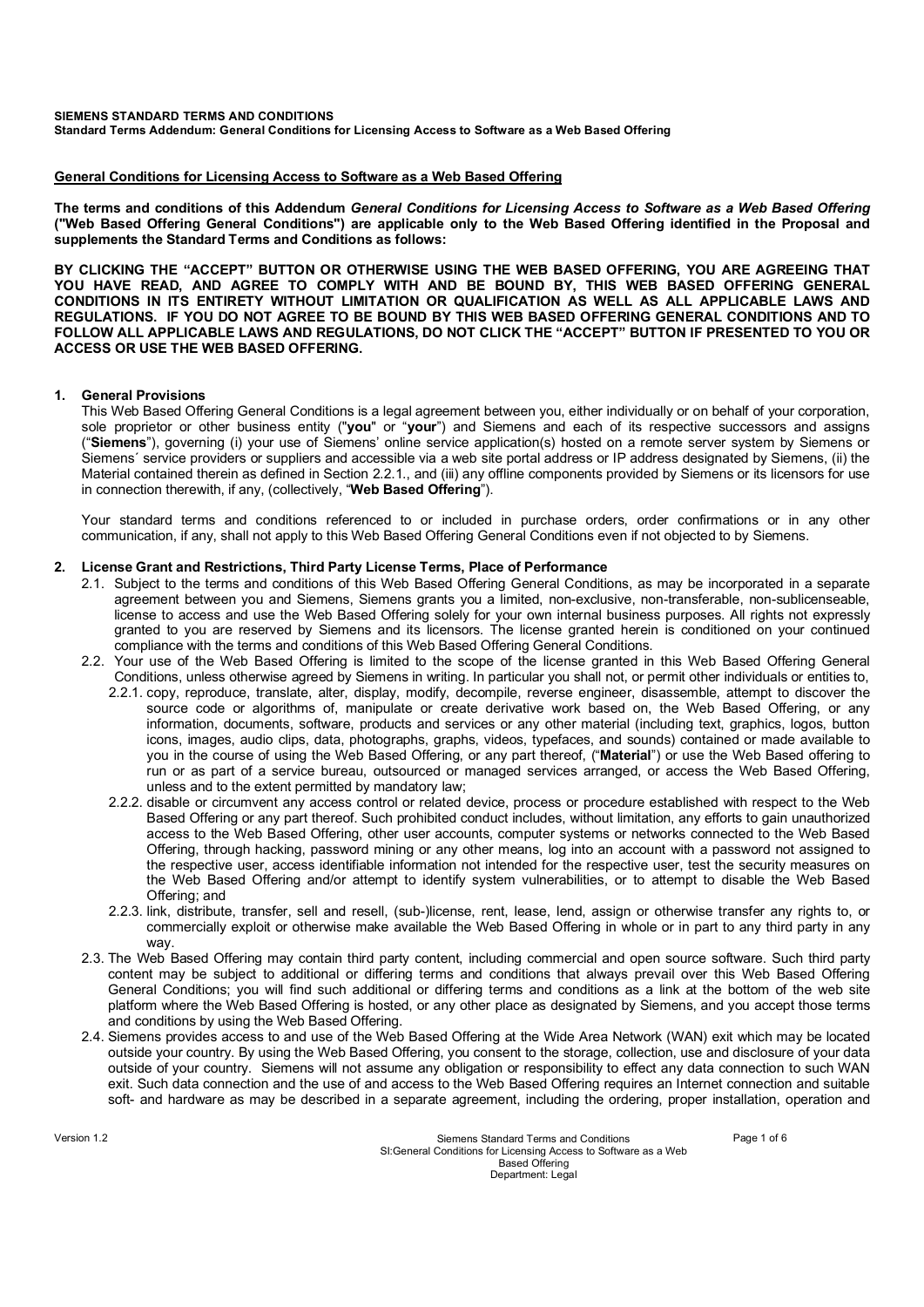#### **SIEMENS STANDARD TERMS AND CONDITIONS Standard Terms Addendum: General Conditions for Licensing Access to Software as a Web Based Offering**

maintenance of suitable hardware and/or software for the Internet connection and transfer of data by you or by Users, as defined in Section 5.1.

## **3. Remuneration**

For consideration of the license to access and use the Web Based Offering, you agree to pay the agreed fees and charges. Fees do not include any taxes, excises, duties, permits or other government charges (collectively, "**Taxes**"). You are responsible for the payment of such Taxes or reimburse Siemens for any Taxes Siemens pays. If you claim a tax exemption or direct payment permit, you shall provide Siemens with a valid exemption certificate or permit and indemnify Siemens from any Taxes, costs and penalties arising out of the same. Invoices shall be payable without cash discounts and without any other deduction within 30 days of receipt of the invoice. The setting-off of such claims against counter-claims shall be excluded. If you fail to meet the agreed payment deadlines, you shall be in default without further notice and Siemens is entitled to suspend the Web Based Offering. Siemens reserves the right to terminate this Web Based Offering General Conditions for cause if the default is not cured within 30 days.

# **4. Customer Communication, Disclosure, Data Storage**

From time-to-time Siemens may ask whether or not you wish to receive marketing and other non-critical Web Based Offeringrelated communications. You may elect not to receive such communications at that time or opt-out of receiving such communications at any subsequent time by notifying Siemens. Because the Web Based Offering is a hosted, online application, Siemens may need to notify you and/or your Users, as defined in Section 5.1 (whether or not they have opted out as described above), about important announcements regarding the operation of the Web Based Offering. Siemens reserves the right to disclose that you are a User of the Web Based Offering. You also grant Siemens the right to copy and maintain Your Data (as defined in Article 6) during the term of your agreement with Siemens. You agree that all data and information required for the business relationships or resulting from said relationships, especially contractual documents and papers as well as data and information necessary for the performance of the Web Based Offering of and about you and your auxiliary persons, if any, may also be stored outside your country. Furthermore, all such data and information may be disclosed to other Siemens companies for corresponding processing, especially for providing services, fulfillment of legal requirements or for Siemens-internal audit and/or supervisory requirements; this always in compliance with respectively applicable data protection laws.

# **5. Account Access; Your Obligations; Cyber Security**

- 5.1. Where use of the Web Based Offering is contingent on accessing an account and/or inserting a "user-identification" and/or "password", you agree that you will be solely responsible for all activity occurring when the Web Based Offering is accessed through the use of your user-identification and/or password including any actions that occur without your authorization. You and your Users shall keep any correspondence you receive relating to or through the use of the Web Based Offering (including, but not limited to, your user-identification, passwords, and other registration or sign-in information) confidential and in a safe place and not disclose it to any third party. "**User**" or "**Users**" means any individual(s) accessing the Web Based Offering on your behalf or otherwise using the Web Based Offering under your account. It is your responsibility to take appropriate actions immediately if any password has been stolen, leaked, compromised or otherwise used without proper consent. You shall: (i) notify Siemens immediately of any unauthorized use of any password or account or any other known or suspected breach of security; (ii) report to Siemens immediately and use reasonable efforts to stop immediately any copying or distribution of content that is known or suspected by you; (iii) notify Siemens when you no longer require access to the Web Based Offering; and (v) keep all of your profile information current.
- 5.2. Siemens provides a portfolio with industrial security functions that support the secure operation of plants, systems, machines and networks. In order to protect plants, systems, machines and networks against cyber threats, it is necessary to implement – and continuously maintain – a holistic, state-of-the-art security concept. Siemens' portfolio only forms one element of such a concept. You are responsible for preventing unauthorized access to your plants, systems, machines and networks which should only be connected to an enterprise network or the internet if and to the extent such a connection is necessary and only when appropriate security measures (e.g. firewalls and/or network segmentation) are in place. Additionally, Siemens' guidance on appropriate security measures should be taken into account. For additional information, please contact your Siemens sales representative or visit http://www.siemens.com/industrialsecurity.

Siemens' portfolio undergoes continuous development to make it more secure. Siemens strongly recommends that updates are applied as soon as they are available and that the latest versions are used. Use of versions that are no longer supported, and failure to apply the latest updates may increase your exposure to cyber threats. Siemens strongly recommends to comply with security advisories on the latest security threats, patches and other related measures, published, among others, under http://www.siemens.com/cert/en/cert-security-advisories.htm.

## **6. Use of Data**

In connection with the use of the Web Based Offering, Siemens (or Siemens´ service providers or suppliers) may obtain, receive or collect data or information, including system-specific data or information or other content, from you or other parties using or having used the Web Based Offering ("**Your Data**").

Version 1.2 Siemens Standard Terms and Conditions Page 2 of 6 SI:General Conditions for Licensing Access to Software as a Web Based Offering Department: Legal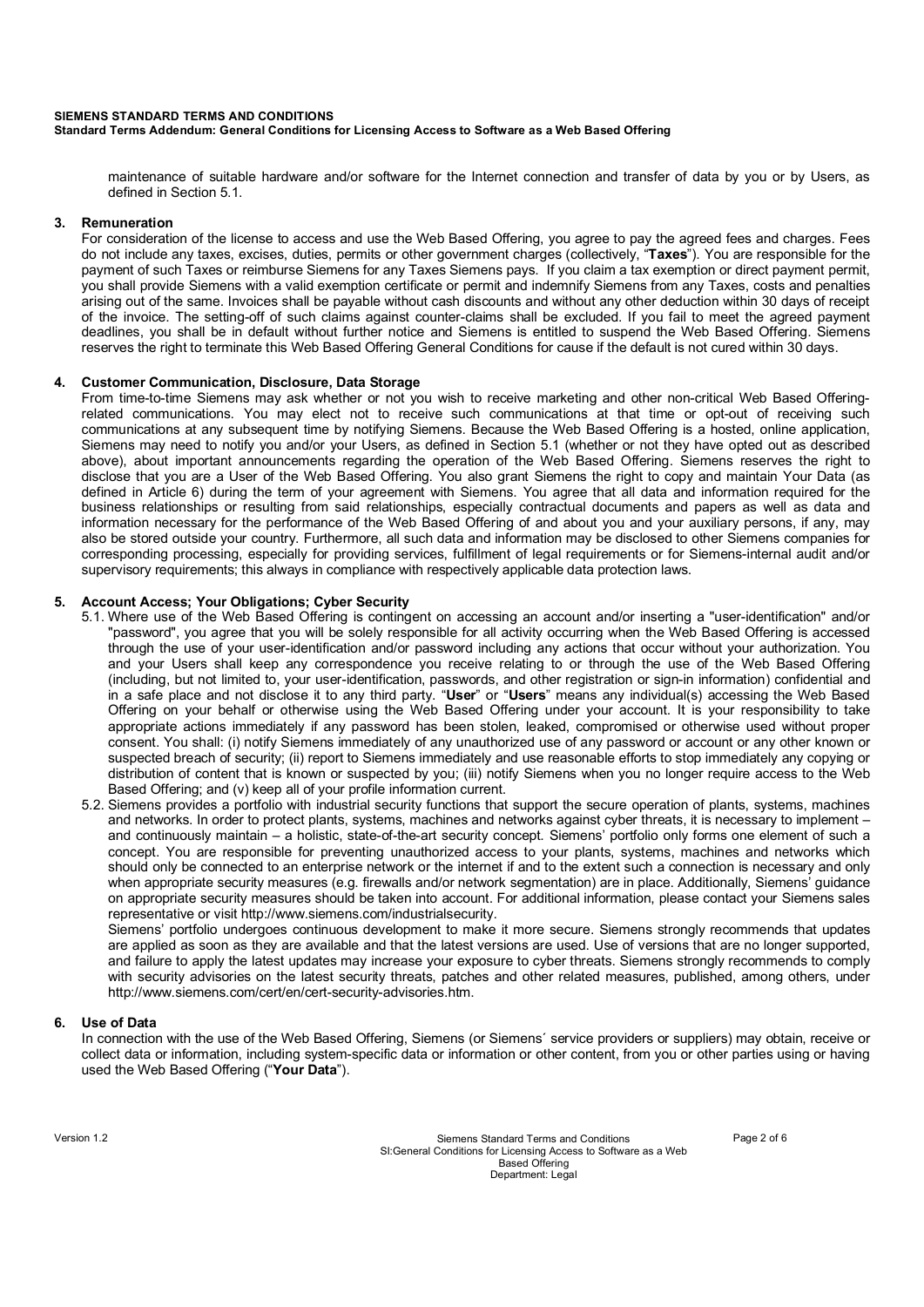#### **SIEMENS STANDARD TERMS AND CONDITIONS Standard Terms Addendum: General Conditions for Licensing Access to Software as a Web Based Offering**

Except for files uploaded and stored manually by you, you hereby grant Siemens (and Siemens´ service providers or suppliers when acting on Siemens´ behalf) a non-exclusive, transferable, sublicenseable, worldwide, royalty-free, perpetual, non-revocable license under applicable copyrights and other intellectual property rights, if any, in all Your Data to provide the Web Based Offering to you and to create derivative works and aggregated data derived from Your Data, Siemens customers and other sources, including without limitation, comparative data sets, statistical analyses, reports and related services (collectively, "**Siemens Data**"). Siemens utilizes Siemens Data as it sees fit for any purpose.

The Parties shall ensure that they and/or their Users adhere to the then current terms of use, data protection notification, privacy policy, and cookie policy as linked at the bottom of the website platform where the Web Based Offering is hosted, or any other place as designated by Siemens.

You represent and warrant that you have obtained all rights, permissions and consents necessary to the aforesaid use of Your Data as part of the Web Based Offering, and permit Siemens to exercise all of its rights under this Web Based Offering General Conditions. You, not Siemens nor Siemens' service providers or suppliers, shall have sole responsibility for the accuracy, quality, integrity, legality, reliability, and appropriateness, of all of Your Data. Neither Siemens nor Siemens's service providers or suppliers shall be responsible or liable for the deletion, correction, destruction, damage, loss or failure to store any of Your Data.

In the event this Web Based Offering General Conditions is terminated (other than by reason of your breach), Siemens will make available to you a file containing Your Data within 30 days of termination if you so request in writing at the time of termination. Siemens reserves the right to withhold, remove and/or discard Your Data and Siemens Data, to the extent legally feasible, without notice for any breach, including, without limitation, non-payment. Upon termination for cause, your right to access or use Siemens Data immediately ceases, and Siemens shall have no obligation to maintain or forward any Siemens Data to you.

# **7. Intellectual Property Ownership**

All right, title and interest in the Web Based Offering, including technology and trade secrets embodied therein and any custom developments created or provided in connection with or related to this Web Based Offering General Conditions, including all copyrights, patents, trade secrets, trade dress, and other proprietary rights, and any derivative works thereof, shall belong solely and exclusively to Siemens and/or its licensors, service providers and suppliers, and you shall have no rights whatsoever in any of the foregoing. You acknowledge that the Web Based Offering constitutes a valuable trade secret and/or is the confidential information of Siemens or its licensors, service providers and suppliers. Nothing in this Web Based Offering General Conditions or otherwise will be deemed to grant to you an ownership interest in the Web Based Offering, in whole or in part. All Material is the property of Siemens or its licensors, suppliers and service providers and is protected by applicable law sand all rights thereunder are valid and protected in all forms, media and technologies existing now or hereinafter developed. You shall not (and shall ensure that third parties do not) perform any activities as set forth in Section 2.2, and any use other than as contemplated herein is strictly prohibited.

## **8. Trademarks**

Siemens' name, logo, other related names, design marks, product names, feature names and related logos are trademarks of Siemens and may not be used, copied or imitated, in whole or in part, without the express prior written permission of Siemens. In addition, the look and feel of the Web Based Offering (including all page headers, custom graphics, button icons, and scripts) constitutes the service mark, trademark and/or trade dress of Siemens or its licensors, and may not be copied imitated or used, in whole or in part, without the express prior written permission of Siemens.

## **9. Term; Termination; Suspension of the Web Based Offering**

- 9.1. The term of this Web Based Offering General Conditions commences latest with your first use of the Web Based Offering and continues through any subsequent use of the Web Based Offering thereafter. Your and User's use of the Web Based Offering may be terminated by either party in writing following three (3) months' prior notice.
- 9.2. Each party shall be entitled to give written notice of termination of this Web Based Offering General Conditions for cause, which shall apply in particular for: (i) unauthorized use of the Web Based Offering; (ii) a material breach of this Web Based Offering General Conditions by the other party which is not remedied within a reasonable period of time despite written notice specifying any such breach (iii) the other party becoming insolvent, bankrupt or insolvency or probate proceedings being applied for or initiated against it or being rejected due to a lack of funds; (vi) serious damage to the remote server system and/or the internet connection or its unusability as a result of any acts or omissions beyond Siemens' responsibility.
- 9.3. In each of the aforesaid cases or as otherwise stated in this Web Based Offering General Conditions, Siemens, in its sole discretion, may suspend or terminate your password, account or use of the Web Based Offering and may delete any Data without an obligation for a recovery. You agree and acknowledge that Siemens has no obligation to retain Your Data, and may delete such Data, if you have materially breached this Web Based Offering General Conditions, including but not limited to failure to pay any payments due to Siemens under any agreement, and such breach has not been cured within 15 days of notice of such breach.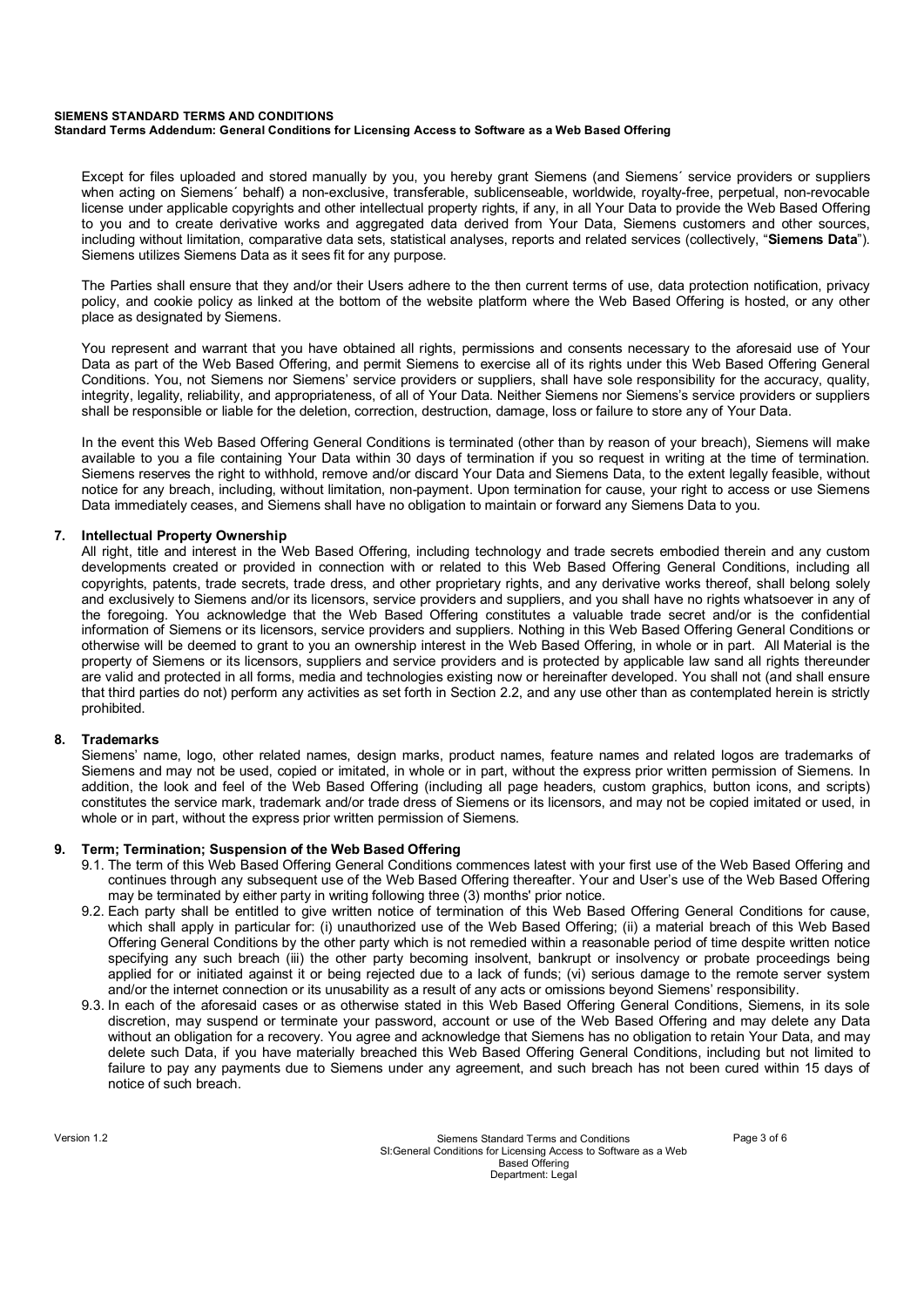# **SIEMENS STANDARD TERMS AND CONDITIONS**

**Standard Terms Addendum: General Conditions for Licensing Access to Software as a Web Based Offering**

#### **10. Warranty; Disclaimer**

- 10.1. Each party warrants that it has the legal power and authority to enter into this Web Based Offering General Conditions. You warrant and covenant that you do not and have not falsely identified yourself nor will provide or have provided any false information to gain access to the Web Based Offering. If you are entering into this Web Based Offering General Conditions on behalf of a company or other legal entity, you represent that you have the authority to bind such entity to these terms and conditions. If you do not have such authority, you must immediately stop using the Web Based Offering.
- 10.2. Unless Siemens agrees in a separate writing to provide an exception to this warranty disclaimer with respect to the Web Based Offering, Siemens shall be only liable for defects and any violation of property rights as set forth in Articles 12 and 13 and as follows:
	- 10.2.1. Siemens shall render the Web Based Offering consistent with degree of care and skill ordinarily exercised by reputable companies performing same or substantially similar services under similar conditions and circumstances. The Web Based Offering substantially meets and complies with the functional specifications agreed with you separately in writing.
	- 10.2.2. SIEMENS INCLUDING SIEMENS´ SERVICE PROVIDERS AND SUPPLIERS DISCLAIM TO THE MAXIMUM EXTENT PERMITTED BY LAW ALL FURTHER OR OTHER WARRANTIES AND CONDITIONS OF ANY KIND, EXPRESS OR IMPLIED, REGARDING THE WEB BASED OFFERING, OR OTHERWISE RELATING TO THIS WEB BASED OFFERING GENERAL CONDITIONS, SUCH AS OBTAINED, GENERATED OR OTHERWISE RECEIVED INFORMATION, REPORTS, RESULTS OR OTHER DATA, INCLUDING WARRANTIES AND CONDITIONS OF FITNESS FOR A PARTICULAR PURPOSE, MERCHANTABILITY, MERCHANTABLE QUALITY, NON-INFRINGEMENT AND ACCURACY AND NON-INTERFERENCE. SIEMENS SPECIFICALLY DOES NOT WARRANT THAT THE WEB BASED OFFERING IS OR WILL BE SECURE, ACCURATE, RELIABLE, COMPLETE, UNINTERRUPTED, WITHOUT ERROR, OR FREE OF VIRUSES, WORMS, OTHER HARMFUL COMPONENTS, OR OTHER PROGRAM LIMITATIONS, AND THAT THE WEB BASED OFFERING WILL MEET YOUR REQUIREMENTS.
	- 10.2.3. The exclusive remedy of you and Siemens' sole obligation in the event of a reproducible defect of Web Based Offering shall be for Siemens to resolve such defect within a reasonable time.
- 10.3. Any other rights or remedies because of defects in the Web Based Offering, including without limitation those for damages, are excluded to the extent permitted by law.

## **11. Indemnification**

You shall indemnify and hold Siemens, its service providers, suppliers and licensors, and each such party's parent organizations, subsidiaries, affiliates, officers, directors, employees, attorneys and agents harmless from and against any and all claims, costs, damages, losses, liabilities and expenses (including reasonable attorneys' fees and costs) arising out of or in connection with: (i) a claim alleging that use of Your Data infringes the rights of, or has caused harm to, a third party; (ii) a claim, which if true, would constitute a violation by you of your representations and warranties; or (iii) a claim arising from the breach by you of this Web Based Offering General Conditions or a violation of any law or regulation, provided in any such case that Siemens (a) gives written notice of the claim promptly to you; and (b) gives you sole control of the defense and settlement of the claim (provided that you may not settle or defend any claim unless you unconditionally release Siemens of all liability and such settlement does not affect Siemens business or the Web Based Offering).

## **12. Infringement of third party`s intellectual property rights**

Unless otherwise agreed, e. g. as set forth in Section 2.3, Siemens shall provide the Web Based Offering free from third parties' intellectual property rights only with respect to the country where such rights are registered or, if not registered, created. . If a third party asserts a justified claim against you based on an infringement of an intellectual property right by the Web Based Offering rendered by Siemens and used by you in conformity with the Web Based Offering General Conditions, Siemens shall be liable to you within the period for liability as follows: (a) Siemens shall choose whether to acquire, at its own expense, the right to use the intellectual property rights with respect to Web Based Offering concerned or whether to replace or modify the Web Based Offering in a way that it no longer infringes. If this is not reasonably possible then Siemens may terminate the Web Based Offering General Conditions; (b) Siemens' liability to pay damages is governed by Article 13, (c) aforesaid obligations of Siemens shall apply only if you (i) immediately notify Siemens of any such claim asserted by the third party in writing, (ii) do not acknowledge an infringement of intellectual property rights and (iii) leave any protective measures and settlement negotiations to Siemens' discretion. If you stop using the Web Based Offering in order to mitigate damages or for other good reason, you shall inform the third party explicitly that no acknowledgement of the alleged infringement may be inferred from the fact that the use has been discontinued. Your claims shall be excluded if you are responsible for the infringement of an intellectual property right. Your claims are also excluded if the intellectual property right infringement is caused by Your Data, specifications or instructions made by you, by a use not foreseeable by Siemens or contractually prohibited, or by the Web Based Offering being modified by you or being used together with products/services not provided by Siemens.

#### **13. Liability**

13.1. UNLESS OTHERWISE AGREED IN A SEPARATE WRITING BETWEEN THE PARTIES, IN NO EVENT SHALL SIEMENS BE LIABLE FOR ANY LOSS OF PROFITS, LOSS OF BUSINESS, LOSS OF USE OR OF DATA, WORK STOPPAGE, COMPUTER FAILURE OR MALFUNCTION, INTERRUPTION OF BUSINESS, OR FOR INDIRECT, SPECIAL, INCIDENTAL,

Version 1.2 Siemens Standard Terms and Conditions Page 4 of 6 SI:General Conditions for Licensing Access to Software as a Web Based Offering Department: Legal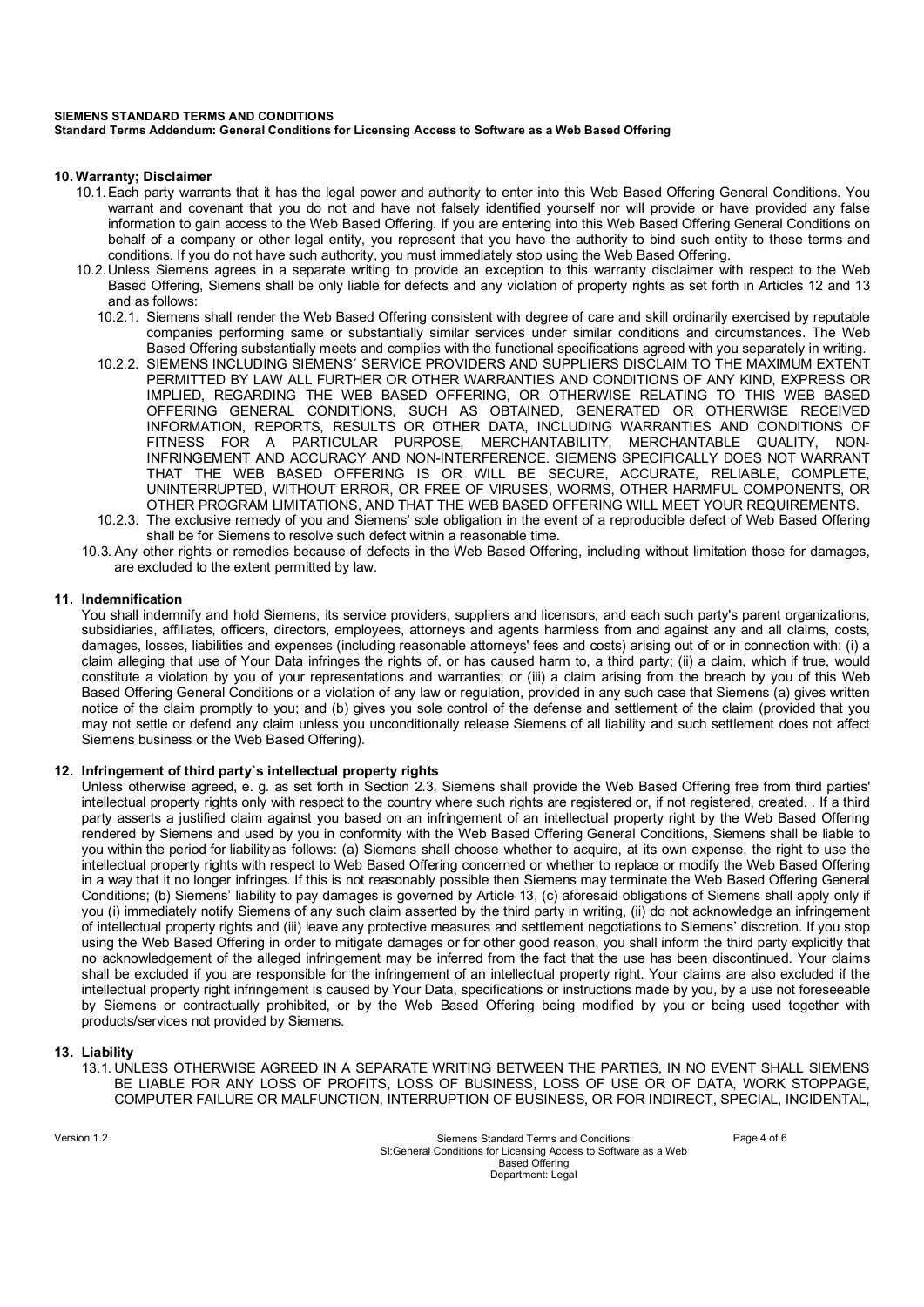#### **SIEMENS STANDARD TERMS AND CONDITIONS Standard Terms Addendum: General Conditions for Licensing Access to Software as a Web Based Offering**

EXEMPLARY OR CONSEQUENTIAL DAMAGES OF ANY KIND WHETHER UNDER THIS WEB BASED OFFERING GENERAL CONDITIONS OR OTHERWISE, EVEN IF SIEMENS HAS BEEN ADVISED OF THE POSSIBILITY OF SUCH DAMAGES, OR FOR ANY CLAIM AGAINST YOU BY ANY OTHER PARTY. IN NO CASE WILL SIEMENS AND/OR ANY OF THE SIEMENS PARTIES BE LIABLE FOR ANY REPRESENTATION OR WARRANTY MADE TO YOU BY ANY THIRD PARTY. EXCEPT FOR CLAIMS THAT THE WEB BASED OFFERING CAUSED BODILY INJURY (INCLUDING DEATH) DUE TO SIEMENS' NEGLIGENCE OR WILLFUL MISCONDUCT,

- 13.2. SIEMENS CUMULATIVE LIABILITY TO YOU FOR ALL CLAIMS OF DAMAGES ARISING OUT OF OR RELATED TO THIS WEB BASED OFFERING GENERAL CONDITIONS AND REGARDLESS OF WHETHER THE CLAIM FOR SUCH DAMAGES IS BASED IN CONTRACT, STRICT LIABILITY, NEGLIGENCE OR TORT, SHALL NOT EXCEED THE AMOUNT OF THE PAYMENTS MADE TO SIEMENS FOR THE WEB BASED OFFERING GIVING RISE TO SUCH CLAIM IN THE SIX (6) MONTHS PRIOR TO SUCH CLAIM.
- 13.3. YOU ACKNOWLEDGE (a) THAT THESE LIMITATIONS APPLY EVEN IF THE REMEDIES FAIL OF THEIR ESSENTIAL PURPOSE; AND, (b) THAT, WITHOUT THESE LIMITATIONS, YOU WOULD NOT HAVE USE OF THE WEB BASED OFFERING PROVIDED HEREUNDER.
- 13.4 Certain states, provinces and/or jurisdictions do not allow the exclusion of implied warranties or limitation of liability for incidental, consequential or certain other types of damages, so the exclusions set forth above may not apply to you.

# **14. Interruption of the Web Based Offering**

- 14.1. You agree that the operation and availability of the systems used for accessing and interacting with the Web Based Offering, including, the public telephone, computer networks and the internet or to transmit information, whether or not supplied by you or Siemens, can be unpredictable and may, from time to time, interfere with or prevent the access to and/or the use or operation of the Web Based Offering. Neither Siemens nor any company of the Siemens Group shall be liable for any interference with or prevention of your access to and/or use of the Web Based Offering.
- 14.2. It may be necessary for Siemens and/or its suppliers, service providers and licensors to perform scheduled or unscheduled repairs, maintenance, or upgrades, and such activities may temporarily degrade the quality of the Web Based Offering or result in a partial or complete outage of the Web Based Offering. Siemens provides no assurance that you will receive advance notification of such activities or that the Web Based Offering will be uninterrupted or error-free. Any degradation or interruption in the Web Based Offering shall not give rise to a refund or credit of any fees paid by you.

# **15. Export Control; Local Law**

You acknowledge that the Web Based Offering, which may include technology and software, are subject to the customs and export control laws and regulations of Switzerland, the Federal Republic of Germany, the European Union and the United States of America and may also be subject to the customs and export laws and regulations of the country in which the Web Based Offering is rendered and/or received. From any location where data is being accessed by you, you are solely responsible for establishing all prerequisites for lawful access to Web Based Offering, including any data and information stored, up to the WAN exit point at the data center used by Siemens. You agree to abide by those laws and regulations. You are solely responsible for obtaining any specific licenses relating to the export of software if a license is needed. Siemens' agreement to provide the Web Based Offering is contingent upon any impediments arising out of national and international foreign trade and customs requirements or any embargos or other sanctions. Siemens is not liable for delays or failure to deliver Web Based Offering or a product resulting from your failure to obtain such license or to provide such certification.

## **16. Notices**

Siemens may give notice by means of a general notice on the Web Based Offering, electronic mail to your e-mail address on record in Siemens account information, or by written communication to your address, e. g. by pre-paid first class mail, on record in Siemens account information.

## **17. Modification of this Web Based Offering General Conditions**

Siemens reserves the right to modify the terms and conditions of this Web Based Offering General Conditions or its policies relating to the Web Based Offering at any time, effective upon posting of an updated version of this Web Based Offering General Conditions on the Web Based Offering. You are responsible for regularly reviewing this Web Based Offering General Conditions. Continued use of the Web Based Offering after any such changes shall constitute your consent to such changes. In case you disagree to the modifications you shall notify Siemens about your objection. In such cases, Siemens reserves the right to terminate the Web Based Offering General Conditions effective within a 30 days period after receipt of any such notification.

## **18. License Usage Audit**

You shall allow Siemens to conduct audits of the contractual use on Siemens' written request. This shall include in particular access to all relevant systems and documentation. Siemens may carry out the audit itself or by way of any third party auditor acceptable to you and subject to a duty of confidentiality. Siemens shall give you at least ten (10) working days prior written notice of such an audit. Such an audit may take place at your premises during the regular hours of business. If, as a result of an audit, any use not in conformity with this Web Based Offering General Conditions is detected, you shall pay to Siemens, as liquidated

Version 1.2 Siemens Standard Terms and Conditions Page 5 of 6 SI:General Conditions for Licensing Access to Software as a Web Based Offering Department: Legal